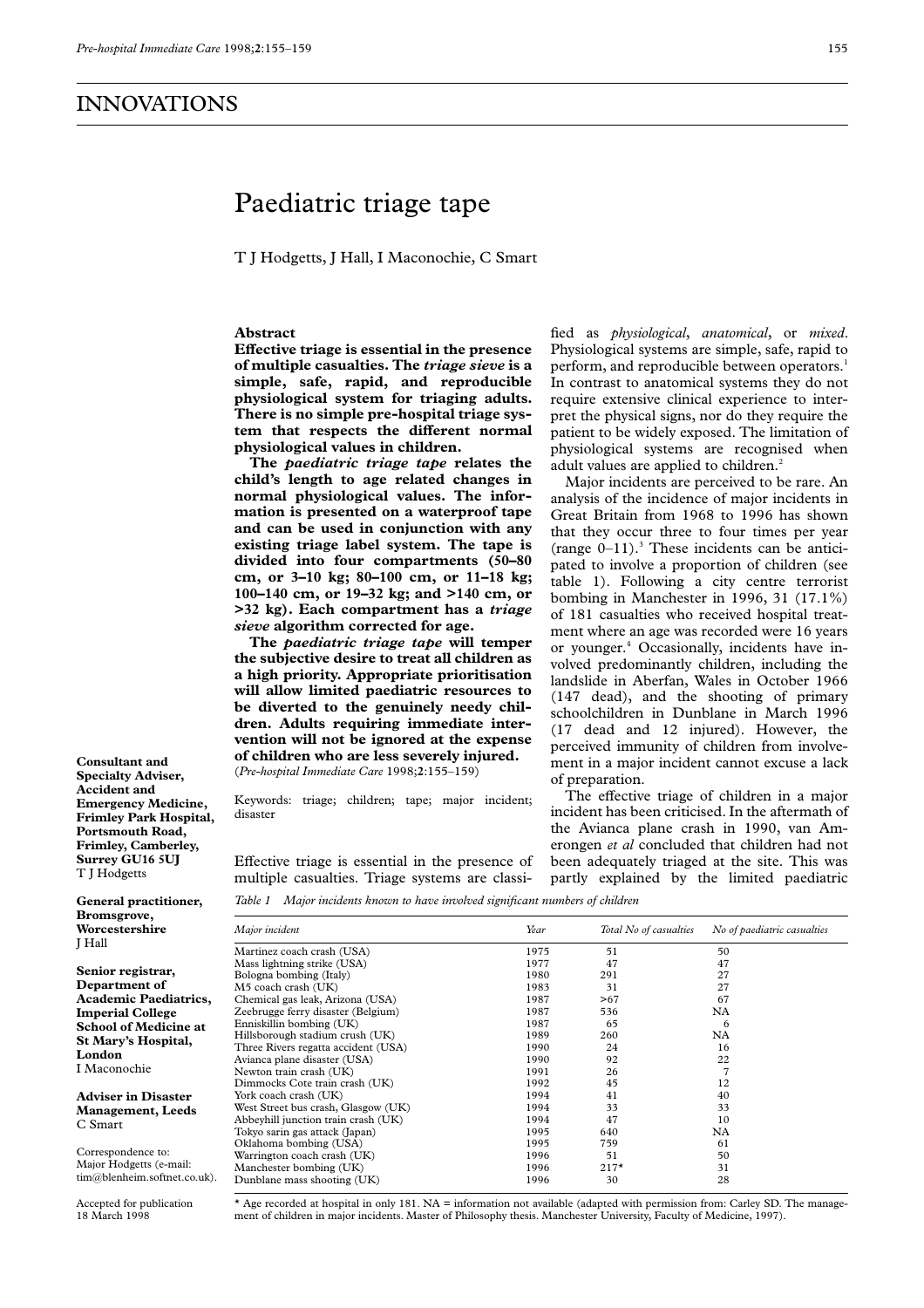

*Figure 1 Triage sieve (CRT = capillary refill test).*

training of pre-hospital personnel. The recommendation was made to improve emergency medical services' responsiveness to a paediatric major incident by assigning appropriate triage criteria to injured and ill children.<sup>5</sup>

A combination of anxiety, inexperience with sick and injured children, and ignorance of normal physiological values in the young may lead pre-hospital carers to over triage children. The result will be to divert the limited skilled paediatric medical resources from attending to those who are genuinely critical. This paper describes a system that will allow the rapid, objective, and reproducible triage of a number of injured or sick children.

### **The need**

A fundamental principle of major incident medical management is to *"do the most for the most"*. This requires casualties to be sorted into priorities for treatment, so that those with the most immediate clinical need are treated first—a process known as triage. A widely accepted triage method is the *triage sieve*.<sup>26-9</sup>

The *triage sieve* starts with an assessment of the patient's mobility, and continues with an assessment of the airway, breathing, and circu-





Table 2 Range of respiratory rates in children<sup>10</sup> *(breaths/min)*

| Age (years) | Minimum | Median | Maximum |
|-------------|---------|--------|---------|
| $2 - 6$     | 14      | 20     | 26      |
| $7 - 11$    | 15      | 18     | 25      |
| $12 - 16$   | 15      | 18     | 22      |

Table 3 Range of respiratory rates in children<sup>11</sup> *(breaths/min)*

| Age (years) | Respiratory rate |  |
|-------------|------------------|--|
| $\leq$ 1    | $30 - 40$        |  |
| $2 - 5$     | $25 - 30$        |  |
| $5 - 12$    | $20 - 25$        |  |
| >12         | $15 - 20$        |  |
|             |                  |  |

| Age (years) | Minimum | Median | Maximum |
|-------------|---------|--------|---------|
| $2 - 6$     | 69      | 86     | 118     |
| $7 - 11$    | 59      | 75     | 93      |
| $12 - 16$   | 58      | 68     | 85      |

*Table 5 Range of heart rates in children11 (beats/min)*

| Age (years) | Respiratory rate |  |
|-------------|------------------|--|
| $\leq$ 1    | $110 - 160$      |  |
| $2 - 5$     | $95 - 140$       |  |
| $5 - 12$    | $80 - 120$       |  |
| >12         | $60 - 100$       |  |
|             |                  |  |

lation. As soon as a priority is assigned the patient is labelled. The Triage Officer then moves on to the next patient (fig 1). The *modified triage sieve* differs by assigning an "immediate" priority to a patient who starts to breathe when the airway is opened<sup>1</sup> (fig 2).

Mobility is an unsuitable assessment tool for infants. Children triaged by respiratory rate or pulse rate will receive an inappropriately high priority when the system uses adult normal values. This "over triage" may potentially overwhelm limited paediatric resources, and distract the resources from those children in genuine need. It will also distract care from adults in favour of less needy children.

There is a need to develop a triage system that respects the range of normal values in children.

#### **Paediatric normal physiological values**

Values for the range of respiratory rates in children have been estimated on a cohort of 70 patients (table  $2$ ).<sup>10</sup> The "minimum" and "maximum" figures represent the 5th and 95th centiles either side of the median.

A similar range of respiratory rates, but with generally higher "minimum" values, is suggested by the *Advanced Paediatric Life Support* course manual (table 3).<sup>11</sup> Other reference ranges of respiratory rates are published, but relate to very small study groups (three to six patients) $12$  or fail to identify the number studied.<sup>13</sup> There are data for normal heart rate ranges from the same sources (tables 4 and 5).

The capillary refill test has practical problems in the field. It is unreliable in the dark, which has been confirmed in a classroom model of 309 nurses, emergency medical technicians, and paramedics. Two thirds of this group were unable to assess the capillary refill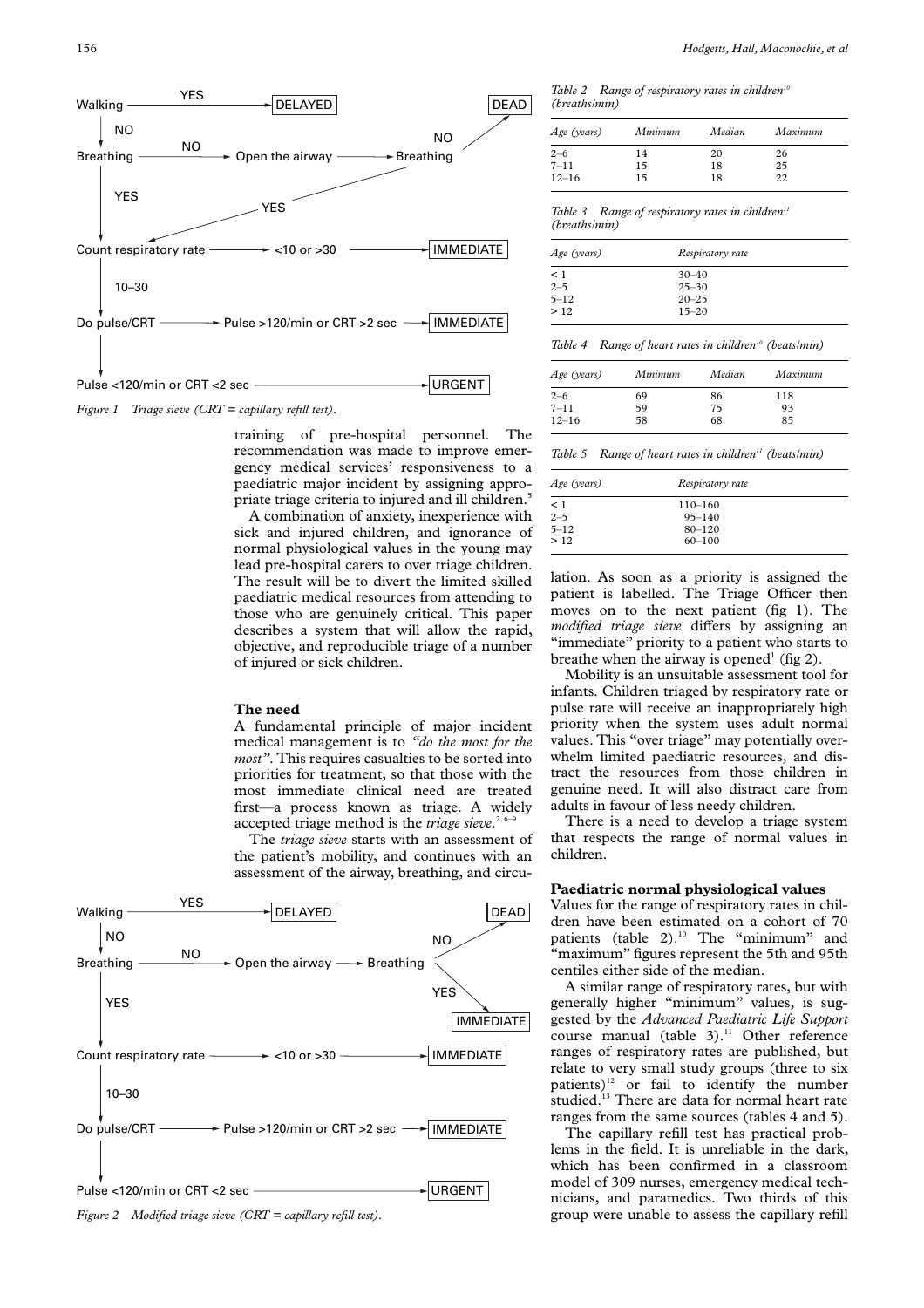

*Figure 3B Paediatric triage tape: 80–100 cm (11–18 kg).*

in "moonlight or street lamp" (lux metre reading of 4 to 6) conditions. $14$  This test was removed from the Trauma Score (a field triage tool reliable for seriously injured patients over 12 years old<sup>15</sup>) by Champion *et al* in 1989,<sup>1</sup> and has been removed from Advanced Trauma Life Support teaching.<sup>17</sup>

Capillary refill also varies greatly with temperature.<sup>18</sup> This variation is age specific, and is significantly prolonged in the elderly. In an ambient temperature of  $21 \pm 1$ °C there is a false positive delayed capillary refill in 4% of 100 healthy child volunteers compared with 29% of 100 healthy elderly volunteers.<sup>18</sup> A small study has shown an important effect on capillary refill delay with a fall in ambient temperature in children (32 healthy children). It was noted that heel measurements were significantly longer than fingernail measurements.<sup>19</sup> In fact, the measurement of capillary refill demonstrates a normal distribution only when applied to the forehead or mid-sternum of children.<sup>20</sup> The fingernail and heel are therefore less reliable.

A child's length is proportional to his weight, which is proportional to his age.<sup>11</sup> This is somewhat of a simplification, as the relationship of the 50th centile figures for height and weight will produce a *sigmoidal* curve when plotted against age. However, it is a reliable approximation for children from 1 to 10 years, as a considerable portion of this sigmoid is linear.

## **The triage tape**

The *paediatric triage tape* is a waterproof, nontear tape that can be used with any existing triage label system (see figs 3A-C and 4). The system is an adaptation of the adult "triage sieve", utilising appropriate physiological variables for four length/weight ranges:

- $\bullet$  50–80 cm (3–10 kg)
- $\bullet$  80–100 cm (11–18 kg)
- $\bullet$  100–140 cm (19–32 kg)
- $\bullet$  >140 cm (>32 kg)

The first assessment is of mobility. If the child is walking the tape does not need to be used. A child who is walking is prioritised "delayed" (GREEN). It is appreciated that children may be able to walk after significant injury—but as triage is a dynamic process (and in a major incident this triage process is intended only as a snapshot assessment, not as a predictor of the clinical course) the priority will be changed to reflect any deterioration when it occurs. In infants, mobility cannot be used as a reliable assessment. This system uses "alert and moving all limbs" to indicate an equivalent level of activity to walking, and a "delayed" (GREEN) priority.

If the child is not walking the tape is opened along the length of the child's body. Where the child's heel touches the tape will determine which of the three paediatric triage sieve algorithms is followed. If the heel falls on the boundary between two sections then the section for the *longer* child is used. A child who is trapped and to whom access is limited is assigned an "immediate" (RED) priority until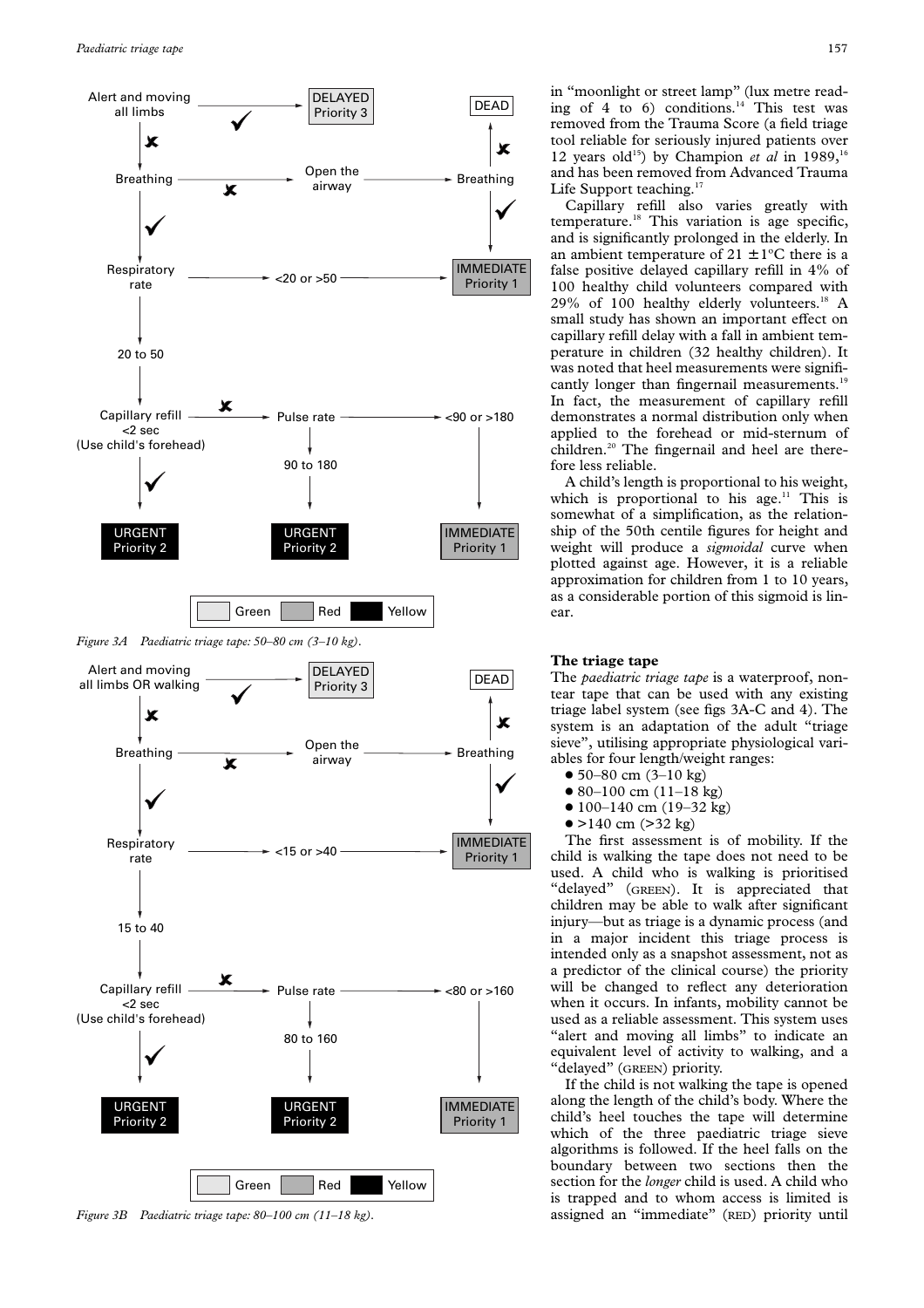

*Figure 3C Paediatric triage tape: 100–140 cm (19–32 kg).*

the child is extricated. The tape is then used to reassess the priority.

If a child's age is known (in years) the correct algorithm can also be selected as follows:

(1) Calculate the weight of the child using the formula<sup>8</sup>:

(age in years  $+ 4 \times 2 =$  weight in kg

(2) Select the algorithm that relates to this weight

Children less than 1 year will fall into the 50–80 cm (3–10 kg) box. Children over 10 years should be triaged as adults.

A child who does not breathe when the airway is opened by jaw thrust is diagnosed dead. This is a reversal of normal priorities, as in isolation such patients would attract extensive resources in an attempt to resuscitate. In a major incident, this will divert resources from salvageable children and is not encouraged. If breathing starts when the airway is opened the child is an "immediate" (RED) priority.

Breathing is assessed by counting the respiratory rate. It is adequate to count this for 15 seconds. An abnormally slow or an abnormally fast rate is assigned an "immediate" (RED) priority. The normal values are dependent upon the child's length/weight/age. If the breathing rate is normal for that child, the circulation is assessed. A capillary refill test is done first. If this is less than two seconds then the peripheral circulation is adequate and the child is prioritised "urgent" (YELLOW). If the capillary refill is prolonged the pulse is taken. This is necessary to ensure that it is not

*Figure 4 Using the paediatric triage tape.*

a low ambient temperature that is falsely prolonging the refill. It is still worthwhile starting with the capillary refill as it takes less than half the time of a pulse check to perform, and thereby may reduce the time the Triage Officer spends with a patient. The forehead is the recommended site for the capillary refill test. The sternum would be an alternative, but would require exposure.

The ranges for respiratory and pulse rate have been derived from the best available limited evidence of normal paediatric physiological values, balanced with the combined clinical experience of the authors. Unlike the adult *triage sieve* a lower limit of normal for the pulse rate is also given, as a bradycardia following trauma in a child is a sign of critical blood loss. Serendipitously, the chosen range of values for pulse rate coincides with values that are 15% above and below the limits of the range in table 4, rounded to the nearest 10 beats per minute.

# **Conclusions**

The *paediatric triage tape* relates the child's length to changes in normal physiological values. The information is presented on a waterproof non-tear tape and can be used in conjunction with any existing triage label system.

The *paediatric triage tape* will temper the subjective desire to treat all children as a high priority. Children will be given a triage priority appropriate to their injuries.